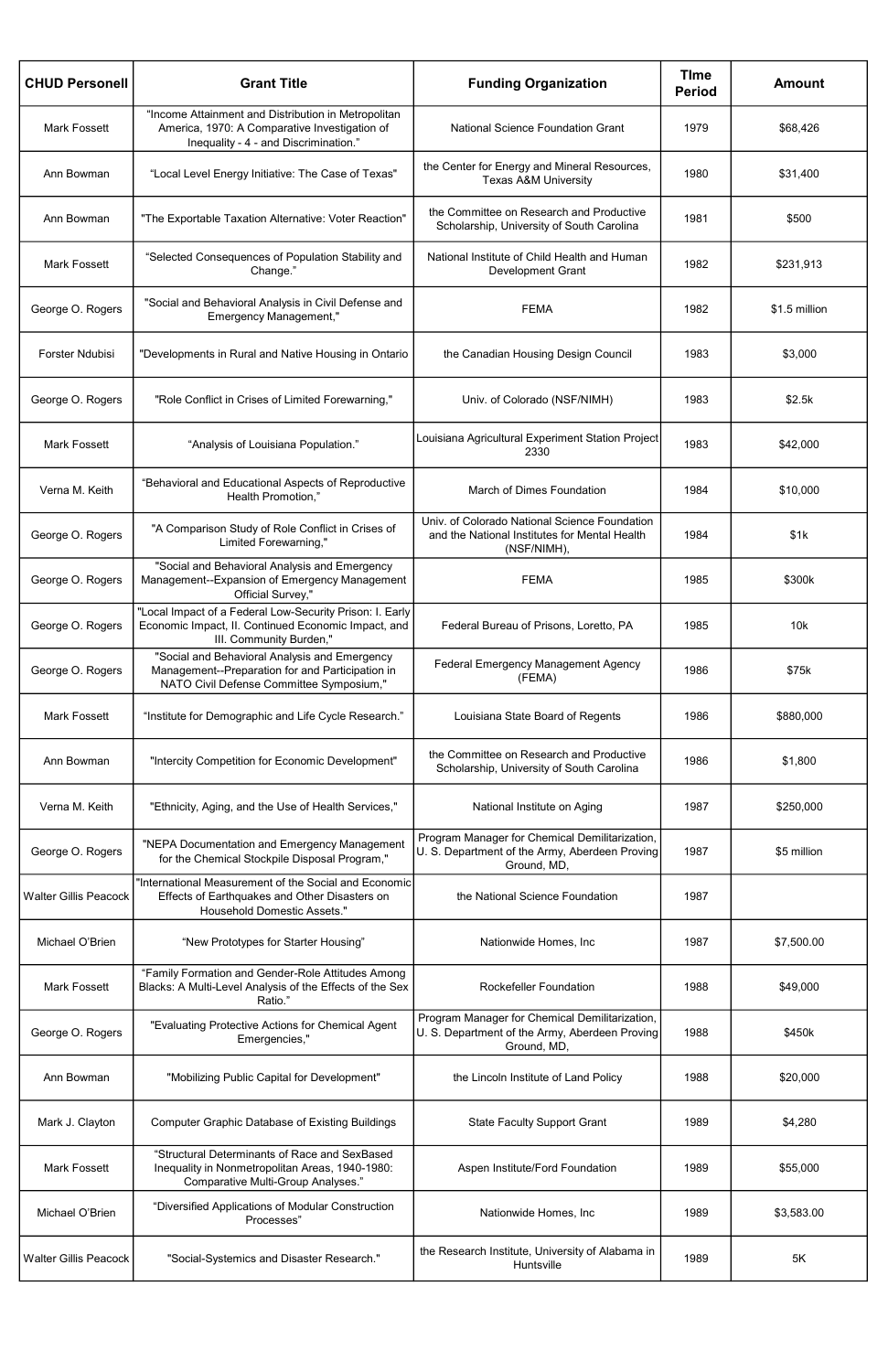| <b>Mark Fossett</b>          | Summer Research Award                                                                                                                                  | Texas A&M University, College of Liberal Arts,<br>Academic Resources Committee,                                              | 1990 | $.$ \$8,250         |
|------------------------------|--------------------------------------------------------------------------------------------------------------------------------------------------------|------------------------------------------------------------------------------------------------------------------------------|------|---------------------|
| Mark J. Clayton              | Faculty Loan Workstation for Academic and Research<br>Support.                                                                                         | <b>Academic Computing Services</b>                                                                                           | 1990 | \$2,500             |
| <b>Mark Fossett</b>          | "Structural Determinants of Growth of the Underclass<br>and Black Family Poverty, 1950-1980: Cross-Sectional<br>and Longitudinal Models."              | Texas A&M University, Race and Ethnic Studies<br>Institute                                                                   | 1991 | \$5,000             |
| Verna M. Keith               | Gender Differences in Psychological Distress among<br>Older Blacks and Whites,"                                                                        | Arizona State University Faculty Grant-in-Aid                                                                                | 1991 | \$5,500             |
| George O. Rogers             | "Accepting Energy Production Risks: From Incentives to $ $ Center for Energy and Mineral Resources, Texas<br>Regulation and Compensation to Control"   | <b>A&amp;M University</b>                                                                                                    | 1991 | \$25k               |
| George O. Rogers             | "Public Risk Acceptance: Strategies for Technological<br>Development"                                                                                  | Advanced Research Program, Texas Higher<br><b>Education, Coordinating Board</b>                                              | 1991 | \$90k               |
| Forster Ndubisi              | "The Revitalization of East Athens."                                                                                                                   | the Human and Economic Development, Athens-<br><b>Clarke County</b>                                                          | 1992 | \$10,500            |
| <b>Mark Fossett</b>          | "Structural Determinants of Black Family Structure."                                                                                                   | Texas Higher Education Coordinating Board,<br>Texas Advanced Research Program Grant                                          | 1992 | \$55,000            |
| <b>Mark Fossett</b>          | "Spatial and Non-Spatial Determinants of Black-White<br>Employment Differentials."                                                                     | <b>National Science Foundation Grant</b>                                                                                     | 1992 | \$101,598           |
| George O. Rogers             | "Evaluation of Interventions in Las Colonias to Improve<br>Service Delivery"                                                                           | College of Architecture (Las Colonias Effort),<br><b>Texas A&amp;M University</b>                                            | 1992 | \$25-\$70k per year |
| <b>Walter Gillis Peacock</b> | "Pre-Impact Preparation and Post-impact Restoration<br>Activities following Hurricane Andrew."                                                         | he National Science Foundation                                                                                               | 1992 | 41K                 |
| <b>Walter Gillis Peacock</b> | "Hurricane Andrew Disaster Research Project."                                                                                                          | the Division of Sponsored Research and<br>Training, Florida International University                                         | 1992 | 25K                 |
| Forster Ndubisi              | Humanities Center Pilot Program Travel Grant."                                                                                                         | The University of Georgia Humanities Center                                                                                  | 1993 | \$1,660             |
| Verna M. Keith               | Social, Economic, and Health Determinants of Health<br>Care Service Use: A Comparative Analysis of Whites,<br>African Americans, and Mexican Americans | <b>Commonwealth Fund</b>                                                                                                     | 1993 | \$2,500             |
| George O. Rogers             | "Survey of Main Racial and Ethnic Groups in Texas,"                                                                                                    | Interdisciplinary Program, Provost for Research,<br><b>Texas A&amp;M University</b>                                          | 1993 | \$25k               |
| George O. Rogers             | "Perceived Risk and Response to Emergency Events: A<br>Chemical Fire in Odessa, Texas"                                                                 | National Science Foundation, Decision, Risk,<br>and Management Science                                                       | 1993 | \$35k               |
| Ann Bowman                   | "State Superfund Management in South Carolina: A<br>Comparative Study with Model States"                                                               | South Carolina Universities Research and<br><b>Education Foundation</b>                                                      | 1993 | \$107,492           |
| <b>Walter Gillis Peacock</b> | "Hurricane Andrew Population Impact Study."                                                                                                            | he State of Florida's 6 Bureau of Economic and<br>Business Research. Hugh Gladwin, director and<br>Chris Girard, codirector. | 1993 | 60K                 |
| <b>Walter Gillis Peacock</b> | "Assessing A Community Recovery Function for the<br>ARC Disaster Response Plan."                                                                       | the American Red Cross.                                                                                                      | 1993 | 23K                 |
| Forster Ndubisi              | "A Model of Community Strategic Plan for<br>Disenfranchised Communities in Athens-Clarke<br>County."                                                   | the Athens-Clarke County Government                                                                                          | 1994 | \$12,000            |
| Mark J. Clayton              | ntegration of CAD and Energy Analysis Software for<br><b>Building Design</b>                                                                           | California Institute for Energy Efficiency                                                                                   | 1994 | \$30,000            |
| <b>Walter Gillis Peacock</b> | Homestead Housing Needs and Demographic Data<br>Project.                                                                                               | City of Homestead.                                                                                                           | 1994 | 45K                 |
| Michael O'Brien              | "Family Resource Center Preliminary Planning"                                                                                                          |                                                                                                                              | 1994 | \$427.00            |
| <b>Walter Gillis Peacock</b> | "Hurricane Andrew and the Reshaping of Miami."                                                                                                         | the Florida International University Foundation                                                                              | 1994 | 9.6K                |
| George O. Rogers             | "Rio Grande Valley Empowerment Zone Benchmarks<br>and Evaluation Plan,"                                                                                | Rio Grande Valley empowerment Zone                                                                                           | 1995 | \$55k               |
| Verna M. Keith               | "Profile of Health Care Use among African Americans."                                                                                                  | <b>Commonwealth Fund</b>                                                                                                     | 1995 | \$4,000             |
| George O. Rogers             | "Verifying the Human Components of PADRE,"                                                                                                             | Oak Ridge National Laboratory, and the U.S.                                                                                  | 1995 | \$30k               |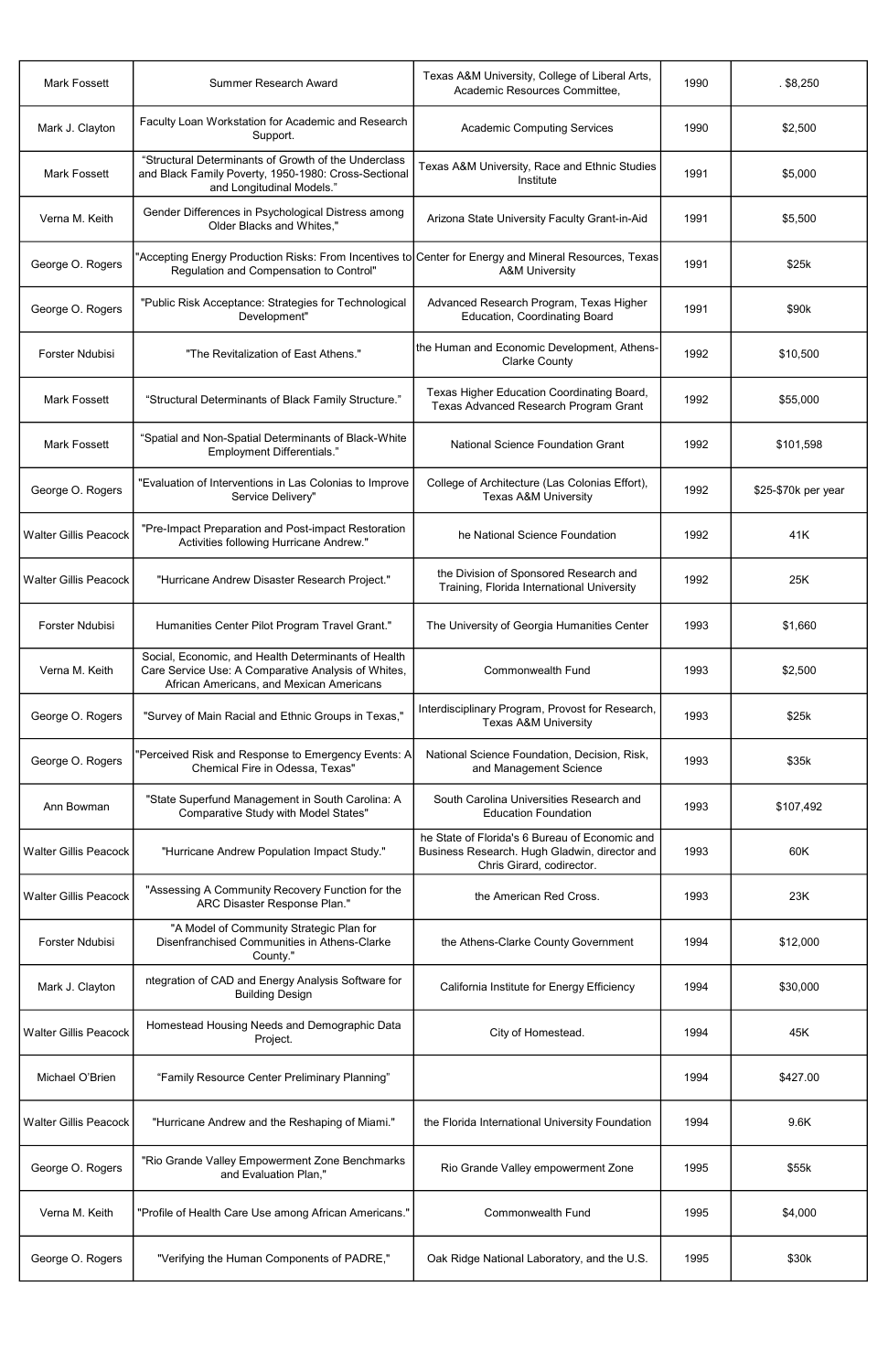| Michael O'Brien              | "Safer Places: A Crime Prevention Through<br><b>Environmental Design Tutorial"</b>                                                       | The Virginia Department of Criminal Justice<br><b>Services</b>                                    | 1995 | \$98,204                         |
|------------------------------|------------------------------------------------------------------------------------------------------------------------------------------|---------------------------------------------------------------------------------------------------|------|----------------------------------|
| <b>Walter Gillis Peacock</b> | Mitigation and Evacuation Decision in the face of an<br>Impending Disaster.                                                              | he National Science Foundation.                                                                   | 1995 | 49K                              |
| Forster Ndubisi              | "Developing a Growth Management Program: Newton<br>County, Georgia."                                                                     | the Newton County, Government                                                                     | 1996 | \$8,500                          |
| Mark J. Clayton              | <b>Empirical Evaluation Methods for Architectural CAD</b><br>Research                                                                    | Program to Enhance Scholarly and Creative<br>Activities, Texas A&M University                     | 1996 | \$7,926                          |
| Verna M. Keith               | "Supplement to Campus Climate Survey,"                                                                                                   | <b>UCAAS-Arizona State University</b>                                                             | 1996 | \$500                            |
| Michael O'Brien              | "Health Care applications for Crime Prevention through<br><b>Environmental Design Charrettes"</b>                                        | "Health Care applications for Crime Prevention<br>through Environmental Design Charrettes"        | 1996 | \$88,000.00                      |
| <b>Mark Fossett</b>          | "Sociodemographic Context and White Racial Attitudes<br><b>Computer Simulation Models of Racial Residential</b><br>Segregation"          | Texas A&M University, Race and Ethnic Studies<br>Institute                                        | 1997 | \$5,000                          |
| <b>Mark Fossett</b>          | "Trends in Residential Segregation Focusing on<br>Detailed Patterns within Individual Cities Followed Over<br>Time for Several Decades." | Texas A&M University, Race and Ethnic Studies<br>Institute                                        | 1997 | \$2,000                          |
| Mark J. Clayton              | The Information Content of As-Built Drawings                                                                                             | <b>USAA</b>                                                                                       | 1997 | \$10,000                         |
| Mark J. Clayton              | Information Technology: Its Impact on Facility<br><b>Management Practice</b>                                                             | Haworth Discovery Institute                                                                       | 1997 | \$1,000                          |
| Mark Fossett                 | "Texas Alliance for Minority Participation, Phase II -<br>Social and Behavioral Sciences Supplement"                                     | <b>National Science Foundation</b>                                                                | 1997 | \$100,000                        |
| George O. Rogers             | "Review of The Socioeconomic Issues Associated with<br>the Disposal of Low-Level Radioactive Waste,"                                     | <b>Texas Natural Resource Conservation</b><br>Commission                                          | 1997 | \$50k                            |
| Michael O'Brien              | "Feasibility study for the Center for Advanced Housing<br>Structural Systems"                                                            | Center For Innovative Technology, Arlington, VA                                                   | 1997 | \$25,000.00                      |
| Michael O'Brien              | "Integrated Building Design Experience"                                                                                                  | the National Science Foundation through project<br>SUCCEED, VT                                    | 1997 | \$65,446.00                      |
| Michael O'Brien              | "Web based C.P.T.E.D. tools and training"                                                                                                | Virginia Department of Criminal Justice Services                                                  | 1997 | \$78,000.00                      |
| Ann Bowman                   | "Government and Vacant Land: Creating Cityscapes"                                                                                        | the Lincoln Institute of Land Policy                                                              | 1997 | \$46,000                         |
| <b>Forster Ndubisi</b>       | "Simulations of Urban and Rural Growth in Spokane."                                                                                      | Spokane County Long Range Planning Division                                                       | 1998 | \$18,500                         |
| Forster Ndubisi              | the EPA Sustainability Challenge Grant Program<br>(SCGP)                                                                                 | Organized and submitted an interdisciplinary<br>research grant                                    | 1998 | \$249,750                        |
| Mark J. Clayton              | Delivery of Facility Information                                                                                                         | <b>USAA</b>                                                                                       | 1998 | \$14,231                         |
| Verna M. Keith               | "A Collaborative Effort to Establish Church-Based<br>Health Promotion in the African American South<br>Phoenix Community."               | ASU University for the Next Century<br>Neighborhood Planning Grant                                | 1998 | \$8,000                          |
| Michael O'Brien              | "Research Services for Building Regulations and<br>Technology"                                                                           | Indefinite Quantity Contract                                                                      | 1998 | \$200,000.00 -<br>\$8,000,000.00 |
| Michael O'Brien              | "Survey of Continuing Education Needs in Housing"                                                                                        | <b>REACH OUT</b>                                                                                  | 1998 | \$7,500.00                       |
| Ann Bowman                   | "Government and Vacant Land: Creating Cityscapes"                                                                                        | the Lincoln Institute of Land Policy                                                              | 1998 | \$47,000                         |
| <b>Walter Gillis Peacock</b> | <b>Residential Construction Mitigation Program</b><br><b>Educational Campaign and Assessment Project</b>                                 | the Florida Department of Community Affairs,<br>Division of Housing and Community<br>Development  | 1998 | 132K                             |
| <b>Walter Gillis Peacock</b> | Insurance and Banking Mitigation Incentive Program<br>Planning Project.                                                                  | the Florida Department of Community Affairs,<br>Division of Housing and Community<br>Development. | 1998 | 50K                              |
| <b>Walter Gillis Peacock</b> | Academic Review of the Residential Construction<br>Mitigation Project.                                                                   | the Florida Department of Community Affairs,<br>Division of Housing and Community<br>Development. | 1998 | 75K                              |
| <b>Walter Gillis Peacock</b> | Resources for Mitigating Hurricane Vulnerability in<br>Florida                                                                           | the Florida Department of Community Affairs,<br>Division of Housing and Community<br>Development. | 1998 | 717K                             |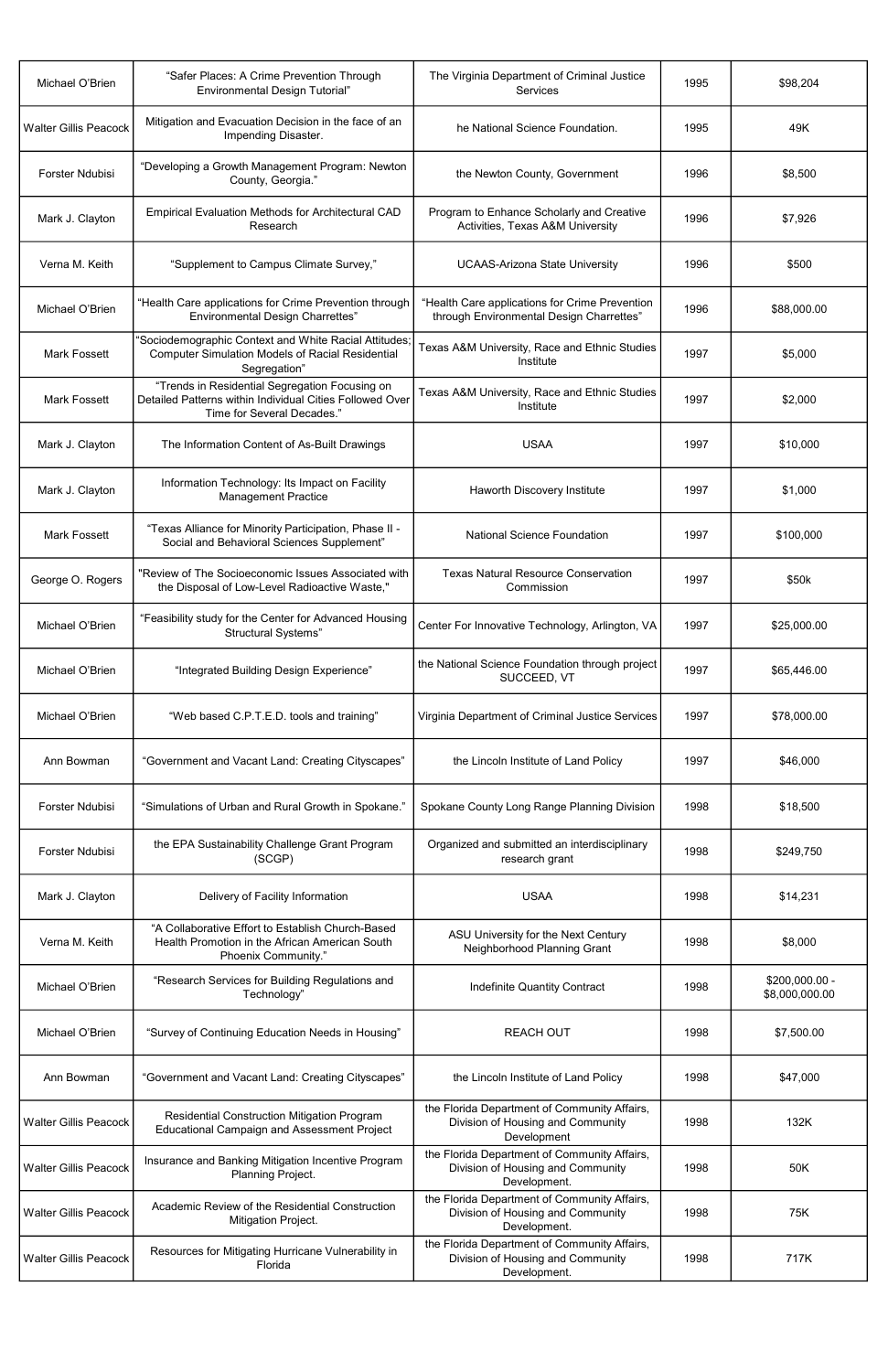| Mark J. Clayton              | The effectiveness of digital desk crits in design studio                                                                                                                                              | College of Architecture Research and<br><b>Interdisciplinary Council</b>                                                                                              | 1999 | \$5,000      |
|------------------------------|-------------------------------------------------------------------------------------------------------------------------------------------------------------------------------------------------------|-----------------------------------------------------------------------------------------------------------------------------------------------------------------------|------|--------------|
| <b>Mark Fossett</b>          | "Black Population Concentration and the Impact of<br>Racial Desegregation on Public School Finances"                                                                                                  | <b>Spencer Foundation</b>                                                                                                                                             | 1999 | \$24,000     |
| <b>Mark Fossett</b>          | <u>Texas A&amp;M Race and Ethic Studies Institute Virtual</u><br>Lab in Social Stratification and Ethnic Relations:<br>Instruction of Sociology Undergraduate Students Via<br>Web-Rased Java Anniets" | <b>National Science Foundation</b>                                                                                                                                    | 1999 | \$113,920    |
| Verna M. Keith               | "Middle and High School Students Survey: Needs<br>Assessment Study, Tobacco, and Other Drugs."                                                                                                        | the Center for Substance Abuse Prevention,<br>Substance Abuse and Mental Health Services<br>Administration                                                            | 1999 | \$250,000    |
| Michael O'Brien              | "Industrializing the Residential Construction Site."                                                                                                                                                  | Department of Housing and Urban Development,<br>Washington, D.C                                                                                                       | 1999 | \$199,447.00 |
| Shannon S. Van<br>Zandt      | Evaluation of Neighborhood Reinvestment<br>Corporation's Home Ownership Pilot Program                                                                                                                 | Evaluation of Neighborhood Reinvestment<br>Corporation's Home Ownership Pilot Program                                                                                 | 1999 | \$200,000    |
| <b>Walter Gillis Peacock</b> | Statewide Baseline Hurricane Mitigation Survey                                                                                                                                                        | the Florida Department of Community Affairs,<br>Division of Housing and Community<br>Development                                                                      | 1999 | 116K         |
| <b>Forster Ndubisi</b>       | Internationalizing GIS Education."                                                                                                                                                                    | National Security Education Program (NSEP)                                                                                                                            | 2000 | \$426,324    |
| Mark J. Clayton              | A Survey of the Impact of E-Commerce on Facility<br><b>Management Practice</b>                                                                                                                        | International Facility Management Association<br>Foundation                                                                                                           | 2000 | \$15,709     |
| <b>Mark Fossett</b>          | "Research Experiences for Undergraduates: Ethnic<br>Stratification and Inequality"                                                                                                                    | <b>National Science Foundation</b>                                                                                                                                    | 2000 | \$57,000     |
| <b>Mark Fossett</b>          | "Preparing Future Faculty at the Department of<br>Sociology at Texas A&M University"                                                                                                                  | American Sociological Association                                                                                                                                     | 2000 | \$15,000     |
| Michael O'Brien              | "Industrializing the Residential Construction Site Phase   Department of Housing and Urban Development,<br>II, Information Modeling."                                                                 | Washington, D.C.                                                                                                                                                      | 2000 | \$249,680.00 |
| <b>Walter Gillis Peacock</b> | Hurricane Andrew 10 Years Later: Implications for<br><b>Disaster Mitigation</b>                                                                                                                       | the National Science Foundation                                                                                                                                       | 2001 | 240K         |
| <b>Walter Gillis Peacock</b> | DCA Housing & Mitigation Options.                                                                                                                                                                     | Florida Department of Community Affairs                                                                                                                               | 2001 | 84K          |
| <b>Mark Fossett</b>          | "Simulating Residential Segregation Dynamics, Phase                                                                                                                                                   | National Institutes of Health                                                                                                                                         | 2001 | \$99,850     |
| Shannon S. Van<br>Zandt      | Impact of Homeownership on Opportunity for First-<br>Time, Low-Income Homeowners                                                                                                                      | U.S. Department of Housing and Urban<br>Development Doctoral Dissertation Research<br>Grant                                                                           | 2001 | \$30,000     |
| Michael O'Brien              | "Industrializing the Residential Construction Site Phase<br>III, Production Systems."                                                                                                                 | Department of Housing and Urban Development,<br>Washington, D.C                                                                                                       | 2001 | \$249,909.00 |
| Michael O'Brien              | 'Review of International Housing Technology Research                                                                                                                                                  | Department of Housing and Urban Development,<br>Washington, D.C.                                                                                                      | 2001 | \$79,931.00  |
| <b>Mark Fossett</b>          | "Expanding the SegMaps Data Bank: Enhancements to<br>VLAB-RESI to Support ASA MOST"                                                                                                                   | American Sociological Association                                                                                                                                     | 2002 | \$8,750      |
| Mark J. Clayton              | Structure and value of information in the lifecycle of<br>buildings                                                                                                                                   | Facility Management Industry Advisory Council                                                                                                                         | 2002 | \$8,000      |
| Mark J. Clayton              | Structure and value of information in the lifecycle of<br>buildings                                                                                                                                   | College of Architecture Facility Management<br><b>Industry Advisory Council</b>                                                                                       | 2002 | \$8,000      |
| Cecilia Giusti               | Microbusinesses in the Mexico-Texas Border Region:<br><b>Potential for Economic Community Development</b>                                                                                             | U.S. Department of Housing and Urban<br>Development                                                                                                                   | 2002 | \$55,000     |
| Cecilia Giusti               | Border Safe Drinking Water Project                                                                                                                                                                    | United States Environmental Protection Agency,<br>in collaboration with the Texas Department of<br>Health and the Center for Environmental and<br><b>Rural Health</b> | 2002 | \$40,000     |
| <b>Mark Fossett</b>          | "Research Experiences for Undergraduates: Ethnic<br>Stratification and Inequality"                                                                                                                    | <b>National Science Foundation</b>                                                                                                                                    | 2002 | \$240,000    |
| Cecilia Giusti               | The Receivership Evaluation and Impact Study                                                                                                                                                          | The Ford Foundation                                                                                                                                                   | 2002 | \$105,000    |
| Verna M. Keith               | Southwest Interdisciplinary Research Consortium."                                                                                                                                                     | National Institute on Drug Abuse                                                                                                                                      | 2002 | \$1,815,000  |
| Forster Ndubisi              | "Developing a University District: Spokane, WA                                                                                                                                                        | <b>Economic Development Administration</b>                                                                                                                            | 2003 | \$350,000    |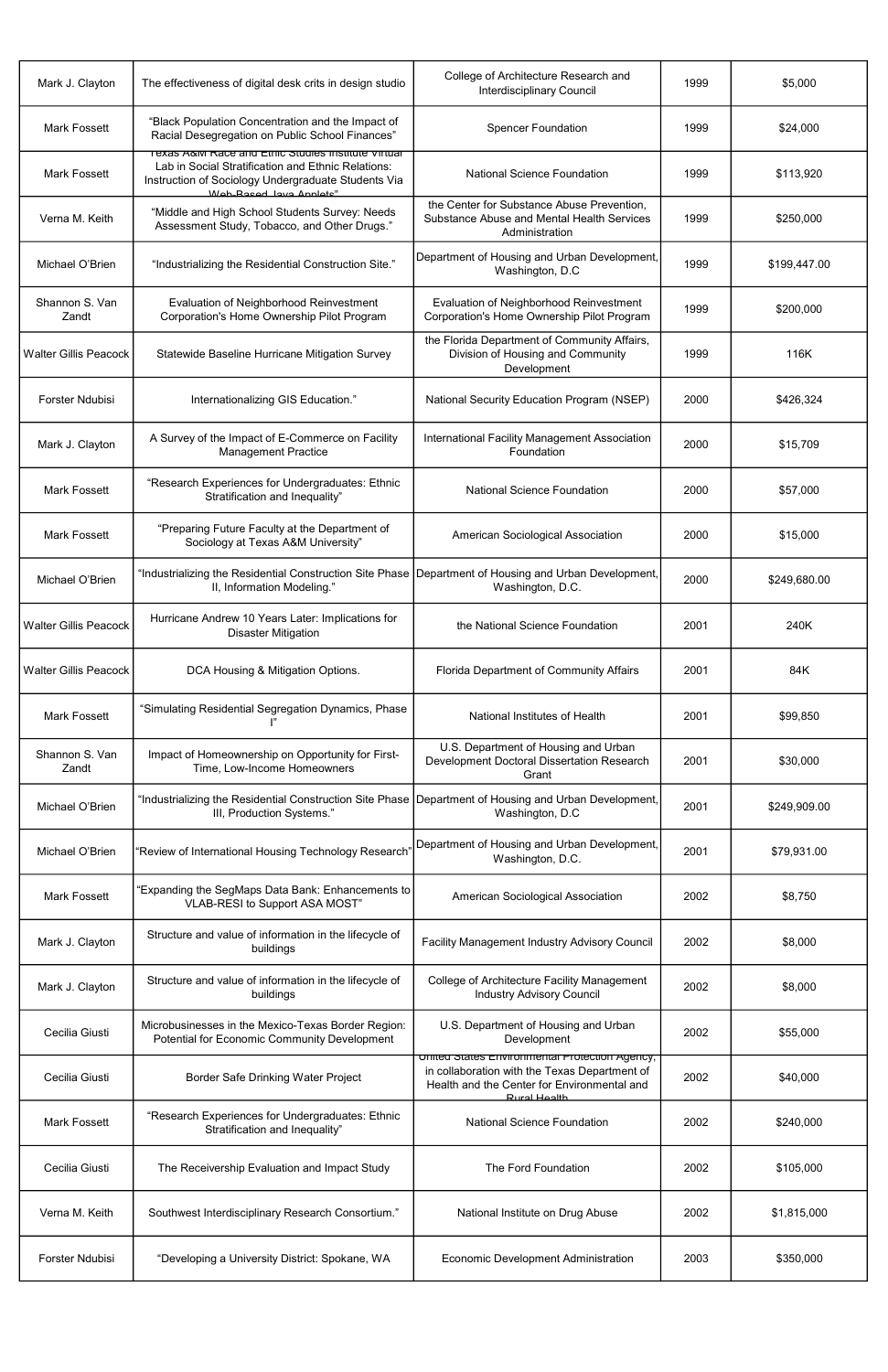| Michael O'Brien              | "Designing Whole House Solutions"                                                                                                                                                                             | Awarded by the Department of Housing and<br><b>Urban Development</b>                  | 2003 | \$249,941.00 |
|------------------------------|---------------------------------------------------------------------------------------------------------------------------------------------------------------------------------------------------------------|---------------------------------------------------------------------------------------|------|--------------|
| Michael O'Brien              | "Industrializing the Residential Construction Site Phase<br>V, Virtual Manufacturing."                                                                                                                        | the Department of Housing and Urban<br>Development                                    | 2003 | \$207,277.00 |
| Michael O'Brien              | "Creating Whole House Solutions"                                                                                                                                                                              | the National Science Foundation                                                       | 2003 | \$99,741.00  |
| <b>Walter Gillis Peacock</b> | Damage Synthesis: Socio-Economic Impact<br>Assessment"                                                                                                                                                        | the Mid-American Earthquake Center and NSF                                            | 2003 | 40K          |
| <b>Walter Gillis Peacock</b> | Damage Synthesis: Socio-Economic Impact<br>Assessment                                                                                                                                                         | the Mid-American Earthquake Center and NSF                                            | 2003 | 40K          |
| Cecilia Giusti               | Salary plus travel expenses and graduate student<br>assistance to conduct research on microenterprises in<br>colonias                                                                                         | College Research and Interdisciplinary Council<br>(CRIC), College of Architecture     | 2003 | \$5,000      |
| <b>Mark Fossett</b>          | "Simulating Residential Segregation Dynamics, Phase<br>$\mathbb{I}^n$                                                                                                                                         | National Institutes of Health                                                         | 2003 | \$225,000    |
| Shannon S. Van<br>Zandt      | Evaluation of Durham Housing Authority's HOPE VI<br>Project                                                                                                                                                   | Durham (NC) Housing Authority                                                         | 2003 | \$180,000    |
| George O. Rogers             | "Placard Alternative Technology Project,"                                                                                                                                                                     | Transportation Security Administration,<br>Department of Homeland Security            | 2004 | \$95k        |
| Mark J. Clayton              | Content Analysis of Web-based Collaborative Design                                                                                                                                                            | AIA Board Knowledge Committee                                                         | 2004 | \$4,000      |
| Mark J. Clayton              | Sharing Tacit Design Knowledge in a Distributed<br><b>Design Environment</b>                                                                                                                                  | AIA Board Knowledge Committee                                                         | 2004 | \$4,000      |
| Verna M. Keith               | "Health and Well-Being of United Methodist Clergy                                                                                                                                                             | East Ohio Conference of the United Methodist<br>Church                                | 2004 | \$13,400     |
| <b>Walter Gillis Peacock</b> | Capital Hill Response to Air Attack.                                                                                                                                                                          | Department of Naval Defense                                                           | 2004 | 45K          |
| <b>Walter Gillis Peacock</b> | Damage Synthesis: Quantitative Models of Social and<br><b>Economic Consequences</b>                                                                                                                           | the Mid-American Earthquake Center and NSF                                            | 2004 | 13.3K        |
| <b>Walter Gillis Peacock</b> | Damage Synthesis: Socio-Economic Impact<br>Assessment.                                                                                                                                                        | the Mid-American Earthquake Center and NSF                                            | 2004 | 40K          |
| Wei Li                       | Managing and Facilitating Eco-Industrial Development<br>of an Industrial Park: a Case Study of Dalian DD Port,<br>China.                                                                                      | Graduate Student Research Grant from the<br>Canadian International Development Agency | 2004 | \$8,000      |
| Shannon S. Van<br>Zandt      | Do First-Time Home Buyers Improve Their<br>Neighborhood Quality?                                                                                                                                              | <b>HUD</b>                                                                            | 2004 | \$40,000     |
| <b>Forster Ndubisi</b>       | "Developing a Coastal Communities Atlas."                                                                                                                                                                     | NOAA-Sea Grant                                                                        | 2005 | \$388,398    |
| George O. Rogers             | "Capital Hill Project---Air Response,"                                                                                                                                                                        | U. S. Army Corp of Engineers, Baltimore                                               | 2005 | \$45k        |
| Michael O'Brien              | "PATH 13 Whole House Calculator"                                                                                                                                                                              | the Department of Housing and Urban<br>Development                                    | 2005 | \$229,350.00 |
| <b>Walter Gillis Peacock</b> | Social Vulnerability Mapping and GIS in Tsunami<br><b>Impact Analysis</b>                                                                                                                                     | the National Science Foundation                                                       | 2005 | 94K          |
| <b>Walter Gillis Peacock</b> | Developing a Coastal Communities Planning Atlas as<br>an Educational Tool for Decision Makers and Local<br><b>Residents</b>                                                                                   | Texas Sea Grant College Program                                                       | 2005 | 388K         |
| George O. Rogers             | "Research Planning Support: EPD Program,"                                                                                                                                                                     | Federal Emergency Management Agency,<br>Department of Homeland Security               | 2005 | \$50k        |
| Cecilia Giusti               | Sustainability Assessment of Revolving Funds for<br>financing Affordable Housing                                                                                                                              | Community Resources Group and The Ford<br>Foundation                                  | 2005 | \$15,085     |
| Cecilia Giusti               | Seed money to secure funding for a study on the impact<br>of a home improvement micro-lending program                                                                                                         | Mexican American and U.S. Latino Research<br>Center                                   | 2005 | \$5,000      |
| Verna M. Keith               | Surviving Katrina and its Attermath: A Comparative<br>Analysis of Community Mobilization and Access to<br>Emergency Relief by Vietnamese Americans and<br>African Americans in an Eastern New Orleans Suburh" | National Science Foundation HSD, SGER                                                 | 2005 | \$124,145    |
| Shannon S. Van<br>Zandt      | Wal-Mart in Low-Income Urban Communities: Boon or<br>Bust in a Texas Oil Town?                                                                                                                                | <b>College Research and Interdisciplinary Council</b><br>(CRIC) Research Grant        | 2005 | \$6,000      |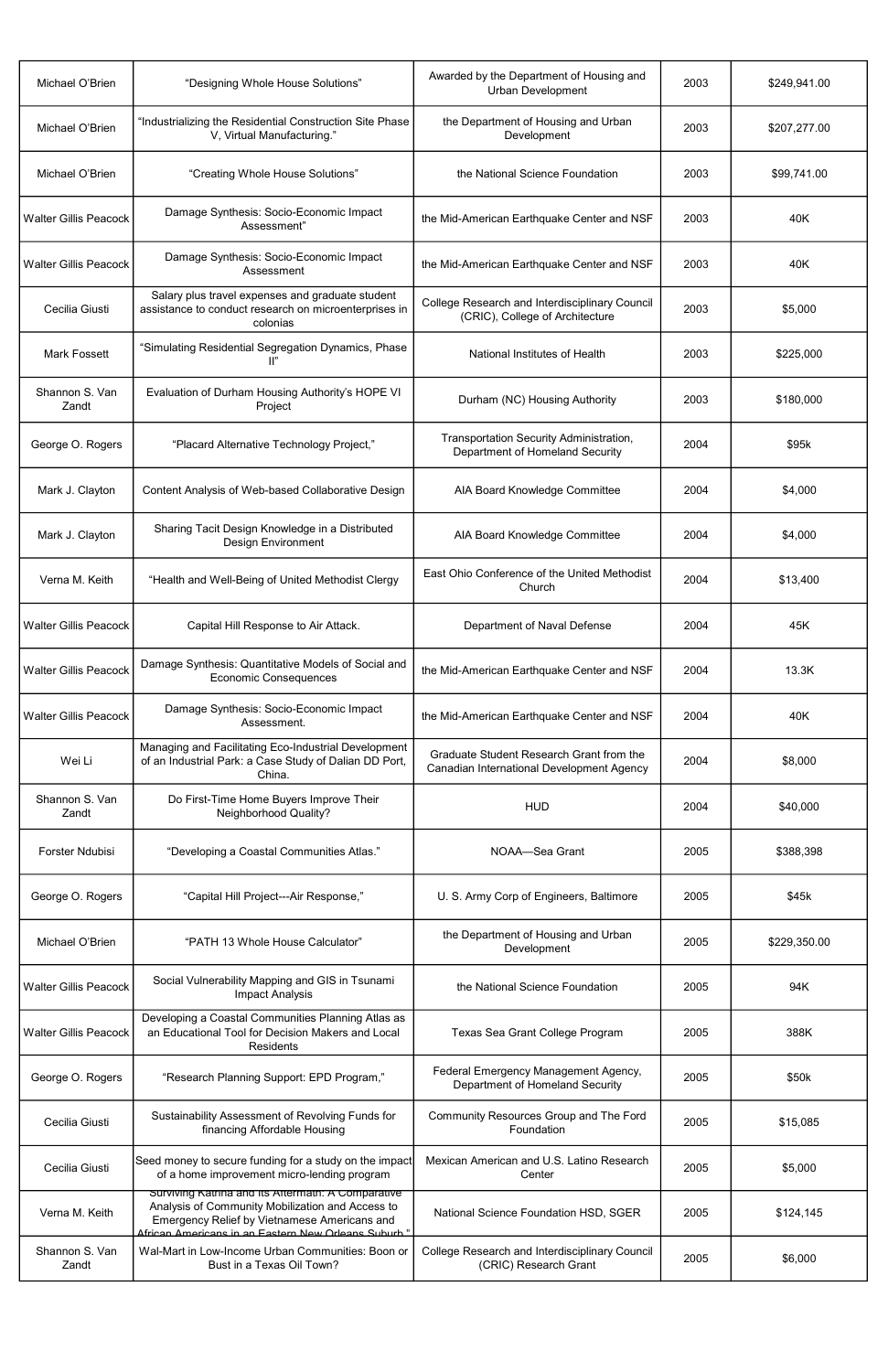| Ann Bowman                   | "Vulnerability of U.S. Metropolitan Areas and Counties<br>to Extreme Events"                                                                                                                                    | DHS National Center for the Study of Terrorism<br>and Responses to Terrorism, subcontract                                                                                          | 2005 | \$20,000.00  |
|------------------------------|-----------------------------------------------------------------------------------------------------------------------------------------------------------------------------------------------------------------|------------------------------------------------------------------------------------------------------------------------------------------------------------------------------------|------|--------------|
| Cecilia Giusti               | Market Analysis for Affordable Housing in the Brazos<br>Valley                                                                                                                                                  | <b>Brazos Valley Council of Government</b>                                                                                                                                         | 2006 | \$36,582     |
| Forster Ndubisi              | "Development of a Land Use Change Early Warning<br>System."                                                                                                                                                     | <b>GCCESU</b>                                                                                                                                                                      | 2006 | \$243,000    |
| <b>Walter Gillis Peacock</b> | Socio-Economic Impacts of Earthquakes                                                                                                                                                                           | the MidAmerican Earthquake Center and NSF                                                                                                                                          | 2006 | 70K          |
| <b>Walter Gillis Peacock</b> | Socio-Economic Impacts of Earthquakes, Memphis<br>Test Bed Supplement.                                                                                                                                          | the Mid-American Earthquake Center and NSF                                                                                                                                         | 2006 | 25K          |
| <b>Walter Gillis Peacock</b> | Development of a Land Use Change Early Warning<br>System I.                                                                                                                                                     | the National Parks Service                                                                                                                                                         | 2006 | 130K         |
| Michael O'Brien              | "Interdisciplinary Study Group"                                                                                                                                                                                 | The Center for Excellence in Undergraduate<br>Education                                                                                                                            | 2006 | \$1,800.00   |
| Cecilia Giusti               | Transportation Infrastructure and Quality of Life for<br>Disadvantaged Populations: A Pilot Study of Two<br><b>Colonias in Texas</b>                                                                            | Southwest Region University Transportation<br>Center                                                                                                                               | 2006 | \$50,000     |
| Cecilia Giusti               | Complementary funding to conduct a study on the<br>impact of a home improvement micro-lending program<br>in colonias in Starr County, Texas                                                                     | College Research and Interdisciplinary Council<br>(CRIC), College of Architecture                                                                                                  | 2006 | \$6,000      |
| Cecilia Giusti               | Magnolia Gardens HOPE VI Evaluation                                                                                                                                                                             | <b>Beaumont Housing Authority</b>                                                                                                                                                  | 2006 | \$164,982    |
| Shannon S. Van<br>Zandt      | Market Study and Community Input for Affordable<br>Housing in the Brazos Valley (TX                                                                                                                             | <b>Brazos Valley Affordable Housing Corporation</b>                                                                                                                                | 2006 | \$35,000     |
| David Matarrita-<br>Cascante | College of Agricultural Sciences Travel Award                                                                                                                                                                   | The Pennsylvania State University                                                                                                                                                  | 2006 | \$500        |
| Forster Ndubisi              | Establishing an eCertificate in Transportation Planning                                                                                                                                                         | the US Department of Transportation                                                                                                                                                | 2007 | \$64,000     |
| Mark J. Clayton              | Downstream of Design: the Value of Building<br><b>Information Modeling</b>                                                                                                                                      | The American Institute of Architects Large Firm<br>Round Table                                                                                                                     | 2007 | \$25,000     |
| Mark J. Clayton              | A Comprehensive Community-Based Energy<br>Management Program for Counties, Municipalities, and<br><b>School Districts</b>                                                                                       | <b>Texas State Energy Conservation Office</b>                                                                                                                                      | 2007 | \$138,000    |
| <b>Walter Gillis Peacock</b> | Hurricane Rita Behavioral Survey                                                                                                                                                                                | the Texas Department of Transportation to<br><b>Texas Transportation Institute</b>                                                                                                 | 2007 | 67K          |
| <b>Walter Gillis Peacock</b> | Information Resources Supporting the Resilience of<br>Coastal Areas in the Us Portion of the Gulf of Mexico                                                                                                     | <b>NOAA</b>                                                                                                                                                                        | 2007 | 299K         |
| George O. Rogers             | "Associative Group Analysis in Support of the<br>Emergency Preparedness Demonstration Project,"                                                                                                                 | MDC, Inc., and FEMA                                                                                                                                                                | 2007 | \$57k        |
| Michael O'Brien              | "Interdisciplinary Research in Pervasive Computing"                                                                                                                                                             | The Institute for Critical Technology and Applied<br>Science                                                                                                                       | 2007 | \$80,000.00  |
| Michael O'Brien              | "Intersections between Pervasive Computing and<br><b>Construction Safety"</b>                                                                                                                                   | The Center for Innovation in Construction Safety<br>and Health                                                                                                                     | 2007 | \$5,000.00   |
| Cecilia Giusti               | Latino Diálogo in Texas                                                                                                                                                                                         | Latinos and Planning Division of the American<br>Planning Association (APA), College of<br>Architecture (including LAUP and CHUD),<br>Rrazos County Council of Governments City of | 2007 | \$8,450      |
| George O. Rogers             | "Local Hazardous Materials Commodity Flow Data and<br>Methodology Guidance,"                                                                                                                                    | HMCRP, Transportation Research Board of the<br>National Academies,                                                                                                                 | 2007 | \$300k       |
| George O. Rogers             | Developing a Model Framework for Storm Recovery<br>Planning In Coastal Properties of the National Park<br>Service: A Dynamic Hierarchical Assessment Process<br>for Natural Cultural and Historical Resources " | <b>National Parks Service</b>                                                                                                                                                      | 2007 | \$130k       |
| <b>Mark Fossett</b>          | "Research Experiences for Undergraduates: Ethnic<br>Stratification and Inequality"                                                                                                                              | <b>National Science Foundation</b>                                                                                                                                                 | 2007 | \$270,000    |
| Shannon S. Van<br>Zandt      | Evaluation of Beaumont Housing Authority's HOPE VI<br>grant                                                                                                                                                     | <b>Beaumont Housing Authority</b>                                                                                                                                                  | 2007 | \$165,000    |
| <b>Walter Gillis Peacock</b> | Status and Trends of Coastal Vulnerability to Natural<br>Hazards                                                                                                                                                | <b>Texas General Land Office/NOAA</b>                                                                                                                                              | 2007 | 650K         |
| Michael O'Brien              | "Industrializing the Residential Construction Site Phase Department of Housing and Urban Development,<br>IV Simulation Systems."                                                                                | Washington, D.C                                                                                                                                                                    | 2007 | \$175,000.00 |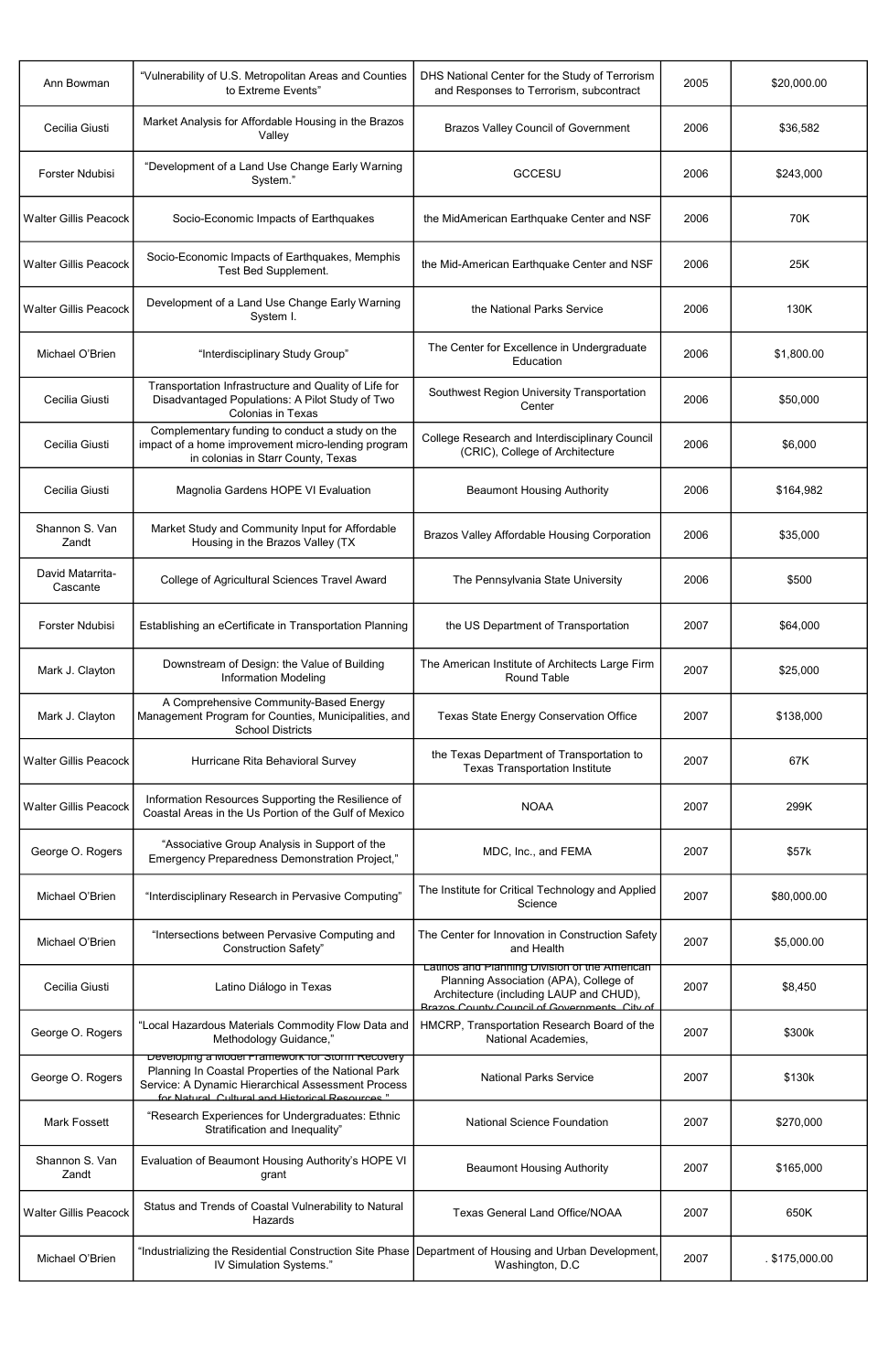| Shannon S. Van<br>Zandt      | Vertical Inequities in Property Tax Appraisals                                                                                                                                                      | College Research and Interdisciplinary Council<br>(CRIC) Research Grant                             | 2007 | \$10,000          |
|------------------------------|-----------------------------------------------------------------------------------------------------------------------------------------------------------------------------------------------------|-----------------------------------------------------------------------------------------------------|------|-------------------|
| <b>Forster Ndubisi</b>       | Establishing an eCertificate in Transportation Planning                                                                                                                                             | the US Department of Transportation                                                                 | 2008 | \$100,000         |
| <b>Mark Fossett</b>          | "Unifying Studies of Aggregate Segregation and Studies<br>of Individual Attainments of Residential Outcomes."                                                                                       | Texas A&M University, Mexican-American and<br>Latino Research Center, Research Award                | 2008 | \$10,000          |
| <b>Walter Gillis Peacock</b> | Development of a Land Use Change Early Warning<br>System II.                                                                                                                                        | the National Parks Service                                                                          | 2008 | 379K              |
| Cecilia Giusti               | Seed money for a pilot -methodology- research on<br>fixed and mobile food Vendors to understand decision-<br>making in marketing food in colonias                                                   | Mexican American Latino Research Center<br>(MALRC)                                                  | 2008 | \$10,000          |
| Shannon S. Van<br>Zandt      | Social Vulnerability and Urban Development Patterns:<br>Impacts on Community Resilience                                                                                                             | <b>National Science Foundation</b>                                                                  | 2008 | \$144,671         |
| Cecilia Giusti               | <b>Examining Challenges, Opportunities, and Best</b><br>Practices for Addressing Rural Mobility and Economic<br>Development under SAFETEA-LU's Coordinated<br>Planning and Human Services Framework | University Transportation Center for Mobility                                                       | 2008 | \$100,000         |
| <b>Walter Gillis Peacock</b> | A Workshop on the Concept of a National Hazard<br>Vulnerability and Resiliency Observatory Network                                                                                                  | <b>National Science Foundation</b>                                                                  | 2008 | 83K               |
| <b>Walter Gillis Peacock</b> | A Coastal Planning Atlas for Decision Makers and Local<br>Residents: Phase II                                                                                                                       | National Oceanographic Atmospheric<br>Administration (NOAA)                                         | 2008 | 291K              |
| Ann Bowman                   | "Building Resilient Communities: The Role for State<br>Government"                                                                                                                                  | DHS National Center for the Study of Terrorism<br>and Responses to Terrorism, subcontract           | 2008 | \$77,000          |
| Mark J. Clayton              | Development of a Reference Building Information<br>Model (BIM) for Thermal Model Compliance Testing                                                                                                 | American Society for Heating, Refrigeration, and<br>Air Conditioning                                | 2009 | \$170,000         |
| Shannon S. Van<br>Zandt      | Developing a "Living Laboratory" for Examining<br>Community Recovery and Resilience after Disaster,                                                                                                 | <b>National Science Foundation</b>                                                                  | 2009 | \$374,000         |
| Wei Li                       | Assessing the Impacts of Truck Traffic on Residential<br>Property Values: A Southern California Case Study                                                                                          | Doctoral Dissertation Grant from University of<br>California Transportation Center                  | 2009 | \$20,000          |
| Wei Li                       | Understanding the Intangible Benefits and Costs of<br>Environmental Attributes Using the Hedonic Pricing<br>(HP) Method                                                                             | Doctoral Dissertation Fellowship from School of<br>Social Ecology, University of California, Irvine | 2009 | \$4,500           |
| <b>Walter Gillis Peacock</b> | Developing a Living Laboratory for Examining 4<br>Community Recovery and Resilience after Disaster                                                                                                  | <b>National Science Foundation</b>                                                                  | 2009 | 374K              |
| <b>Forster Ndubisi</b>       | Establishing an eCertificate in Transportation Planning                                                                                                                                             | the US Department of Transportation                                                                 | 2009 | \$58,000          |
| David Matarrita-<br>Cascante | Issues Facing Parks in the Southeast Region (South<br>Florida/Caribbean): A Scoping Process                                                                                                         | <b>United States National Park Service</b>                                                          | 2009 | \$6,815/\$3,407   |
| Galen D. Newman              | Rocky Knob Sustainable Tourism Centerpiece                                                                                                                                                          | Blue Ridge parkway Development Authority                                                            | 2009 |                   |
| David Matarrita-<br>Cascante | Neuhaus-Shepardson Faculty Development Grants                                                                                                                                                       | Texas A&M University College of Agriculture and<br><b>Life Sciences</b>                             | 2009 | \$3,000/\$3,000   |
| David Matarrita-<br>Cascante | International Research Travel Award Grant                                                                                                                                                           | Texas A&M University Office of International<br>Programs                                            | 2009 | : \$4,000/\$4,000 |
| David Matarrita-<br>Cascante | Costa Rica Study Abroad and Exchange Programs<br>Development                                                                                                                                        | <b>Texas A&amp;M University RPTS Departmental</b><br>Funds                                          | 2009 | \$5,000/\$1,667   |
| Forster Ndubisi              | Establishing an eCertificate in Transportation Planning                                                                                                                                             | the US Department of Transportation                                                                 | 2009 | \$44,000          |
| Mark J. Clayton              | Physical Building Information Modeling for Solar<br><b>Building Design and Simulation</b>                                                                                                           | Physical Building Information Modeling for Solar<br><b>Building Design and Simulation</b>           | 2010 | \$300,000         |
| George O. Rogers             | "Economic Impact of lake-level Reductions on Lake<br>Conroe Area: Lake Area Property Values, Property Tax<br>Revenues, and Sales Tax Revenues,"                                                     | Montgomery County, Texas                                                                            | 2010 | \$142K            |
| <b>Mark Fossett</b>          | "New Methods for Investigating Residential<br>Segregation."                                                                                                                                         | <b>National Science Foundation</b>                                                                  | 2010 | \$114,000         |
| Cecilia Giusti               | A Parameterized Climate Change Projection Model for<br>Hurricane Flooding, Wave Action, Economic Damages,<br>and Population Dynamics                                                                | National Oceanic and Atmospheric<br>Administration - SEA GRANT Program                              | 2010 | \$400,000         |
| Cecilia Giusti               | A parameterized climate change projection model for<br>hurricane flooding, wave action, economic damages,<br>and population dynamics                                                                | Northern Gulf Institute                                                                             | 2010 | \$43,414          |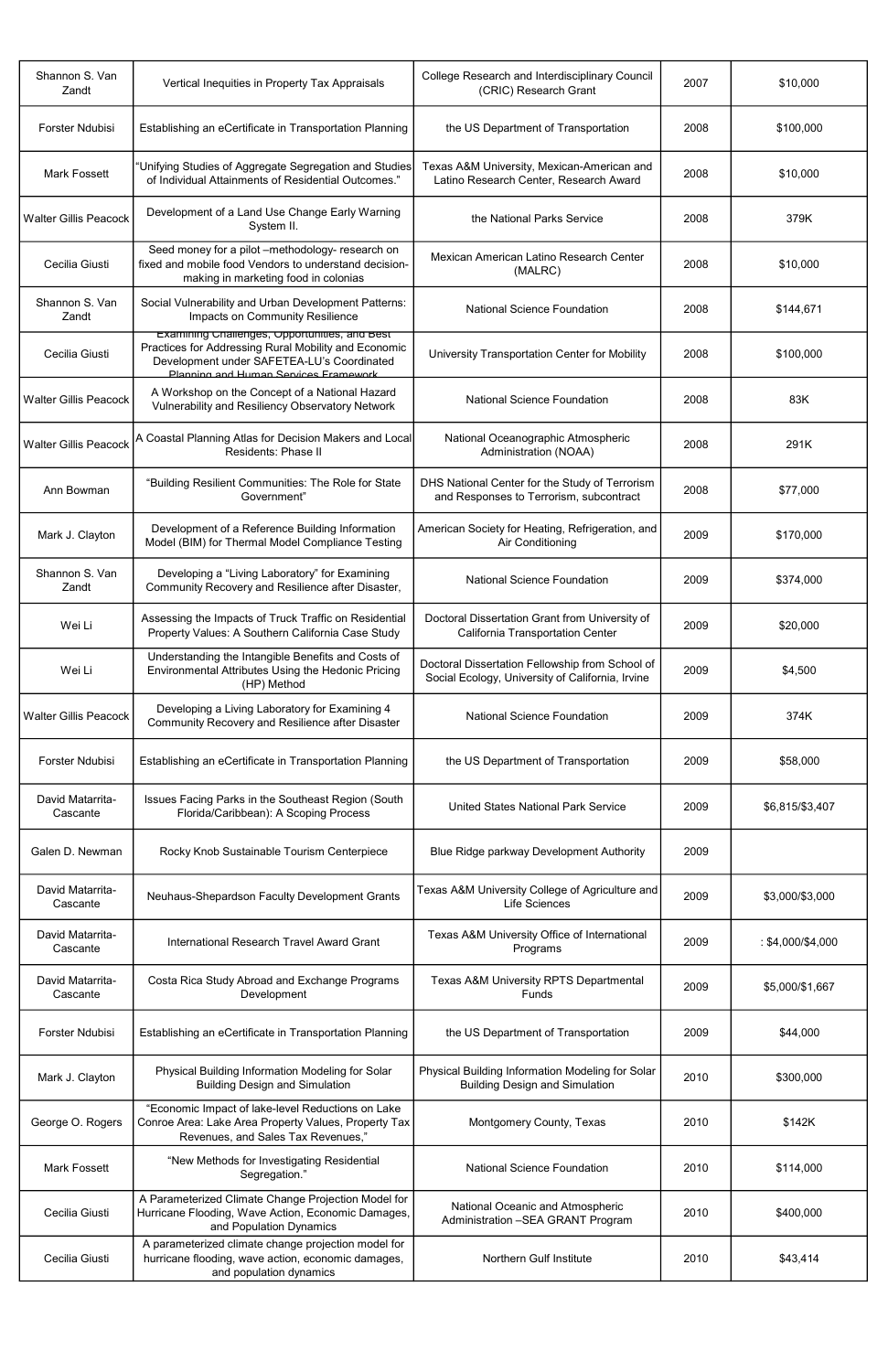| Verna M. Keith               | "Health Disparities and the Stress Hypothesis."                                                                                       | National Institutes of Health                                                          | 2010 | \$4,318,762        |
|------------------------------|---------------------------------------------------------------------------------------------------------------------------------------|----------------------------------------------------------------------------------------|------|--------------------|
| <b>Forster Ndubisi</b>       | Establishing an eCertificate in Transportation Planning                                                                               | the US Department of Transportation                                                    | 2010 | \$62,000           |
| David Matarrita-<br>Cascante | <b>Study Abroad Travel Grant</b>                                                                                                      | Texas A&M University College of Agriculture and<br>Life Sciences                       | 2010 | \$1,650/\$825      |
| David Matarrita-<br>Cascante | Issues Facing Parks in the Southeast Region (South<br>Florida/Caribbean): Deepening our Understanding                                 | <b>United States National Park Service</b>                                             | 2010 | \$32,179/\$16,090  |
| Galen D. Newman              | Pendleton Gateway Design                                                                                                              | Pendleton, SC                                                                          | 2010 |                    |
| Galen D. Newman              | South Carolina Aviation and Technology Center<br>Decommissioned Industrial Runway Redesign                                            | Greenville, SC                                                                         | 2010 | \$120,000          |
| Cecilia Giusti               | <b>Competition for Graphic Design</b>                                                                                                 | <b>Multicultural Department</b>                                                        | 2011 |                    |
| <b>Walter Gillis Peacock</b> | <b>Texas Census Research Data Center</b>                                                                                              | <b>National Science Foundation</b>                                                     | 2011 | 300K               |
| <b>Walter Gillis Peacock</b> | A Workshop on a New Cross-Directorate program on<br>Disaster Resilience, Vulnerability, and Risk Reduction.                           | <b>National Science Foundation</b>                                                     | 2011 | 85K                |
| <b>Mark Fossett</b>          | "Texas Census Research Data Center (TXCRDC)."                                                                                         | <b>National Science Foundation</b>                                                     | 2011 | \$2,100,000        |
| Galen D. Newman              | 'Towards a Digital Pedagogy: Request of Funding for<br>Purchasing SMART Interactive Display Unit.                                     | <b>Computer Instructional Technology Matching</b><br>Grant, Texas A&M University       | 2011 | \$22,263.00        |
| Galen D. Newman              | Special Emphasis Neighborhood Redevelopment                                                                                           | Greenville, SC. Client: Greenville, SC Planning<br>Commission                          | 2011 |                    |
| Galen D. Newman              | <b>Street Tree Master Plan</b>                                                                                                        | Pendleton, SC                                                                          | 2011 |                    |
| Mark J. Clayton              | An Exhibition of Creative Parametric Forms Based on<br><b>Mathematical and Biometric Rules</b>                                        | Academy for the Visual and Performing Arts                                             | 2012 | \$10,000           |
| Mark J. Clayton              | An Interdisciplinary Proposal for High Impact Learning<br>through Service to the Community                                            | College of Architecture and office of the Provost,<br><b>Texas A&amp;M University</b>  | 2012 | \$25,000.00        |
| <b>Walter Gillis Peacock</b> | The Adoption and Utilization of Hazard Mitigation<br>Practices by Jurisdictions along Gulf and Atlantic<br>Coasts                     | <b>National Science Foundation</b>                                                     | 2012 | 440K               |
| Verna M. Keith               | "Collaborative Research: Diversifying Graduate<br>Education in the Social, Behavioral, and Economic<br>(SBE) Sciences."               | National Science Foundation, Bridge Grant                                              | 2012 | \$50,000           |
| Wei Li                       | Assessing the Economic Value of Walkability: A Case<br>Study in Austin, Texas                                                         | <b>Texas Department of Transportation</b>                                              | 2012 | \$31,170           |
| Wei Li                       | Evaluation of Emissions Control Strategies for the El<br>Paso Region.                                                                 | Rider 8 Grant with the Texas Commission on<br><b>Environmental Quality</b>             | 2012 | \$150,000          |
| Shannon S. Van<br>Zandt      | The Adoption and Utilization of Hazard Mitigation<br>Practices                                                                        | <b>National Science Foundation</b>                                                     | 2012 | \$440,000          |
| David Matarrita-<br>Cascante | Neuhaus-Shepardson International Faculty<br>Development Grant                                                                         | Texas A&M University College of Agriculture and<br>Life Sciences                       | 2012 | \$2,000/\$2,000    |
| David Matarrita-<br>Cascante | Issues Facing Parks in the Southeast Region (South<br>Florida/Caribbean): Final Assessment                                            | <b>United States National Park Service</b>                                             | 2012 | \$8,440/\$4,220    |
| David Matarrita-<br>Cascante | Examining the Relationship Between National Parks<br>and Adjacent Communities: Understanding<br><b>Stakeholder's Perspectives</b>     | Texas A&M University Division of Research,<br>Office of the Vice President of Research | 2012 | \$17,822/\$8,911   |
| Galen D. Newman              | 'Towards a Digital Pedagogical System: An<br>Interdisciplinary Framework for the College of<br>Architecture.'                         | Computer Access Fee Competitive Grant, Texas<br><b>A&amp;M University</b>              | 2012 | \$47,780.00        |
| David Matarrita-<br>Cascante | Texas Healthy Adolescent Initiative Evaluation                                                                                        | United States Department of Health and Human<br>Services                               | 2012 | \$455,318/\$82,262 |
| David Matarrita-<br>Cascante | Identifying Social Network and Mobile Technology Use<br>and Its Correlation with Individual Evacuation Behavior<br>in Hurricane Sandy | <b>National Science Foundation</b>                                                     | 2012 | \$32,539/\$8,135   |
| Galen D. Newman              | Design of Low Impact Development Hands on Training<br>Courses for Texas Transportation Institute                                      | TTI Hydraulics, Sedimentation and Erosion<br>Control Laboratory. College Station, TX   | 2012 | \$45,000           |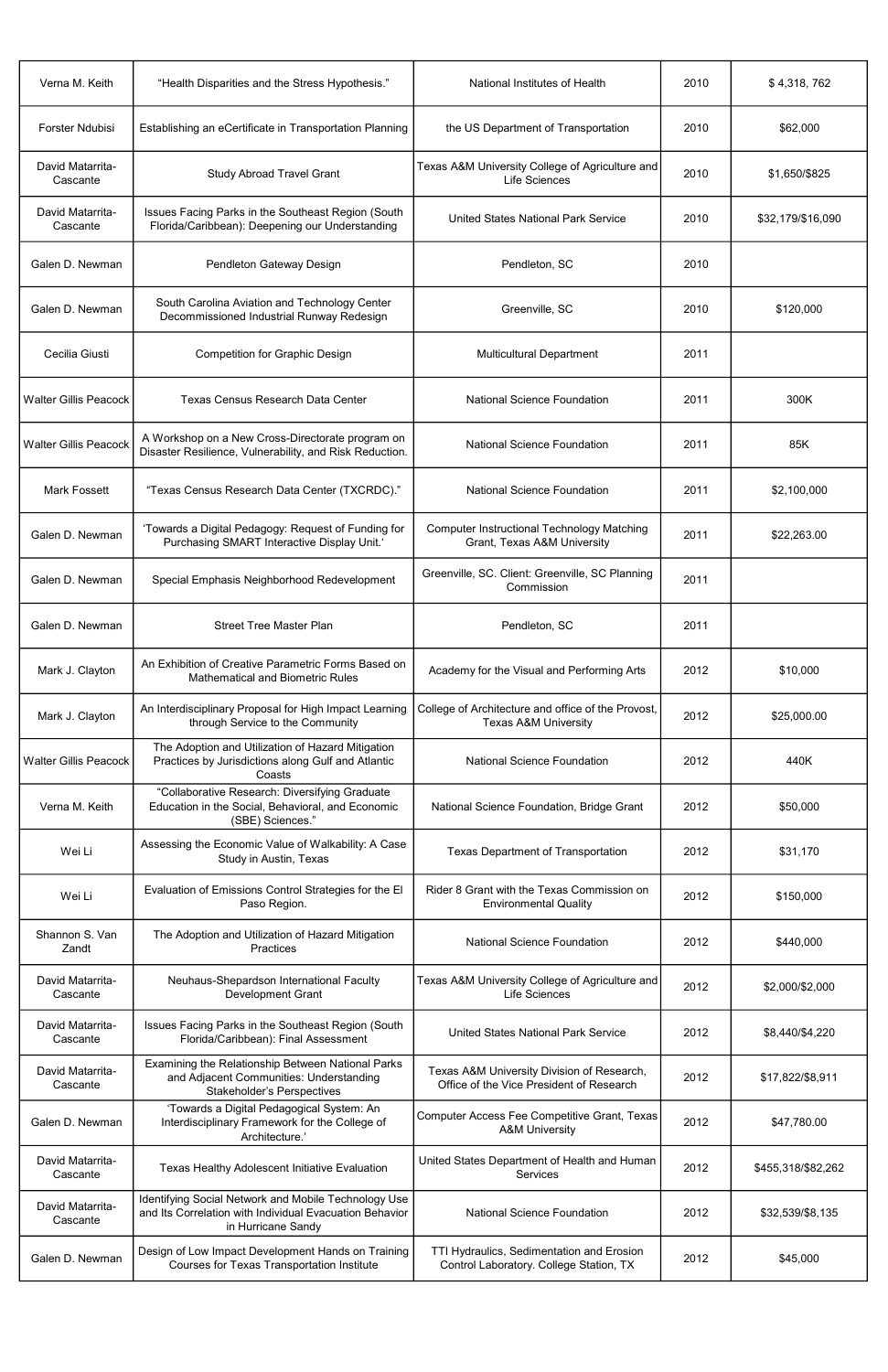| Galen D. Newman              | Site design of a lakefront bed and breakfast                                                                                                               | White Creek Residential Design. College Station,<br><b>TX</b>                                                      | 2012 | \$1,000.00         |
|------------------------------|------------------------------------------------------------------------------------------------------------------------------------------------------------|--------------------------------------------------------------------------------------------------------------------|------|--------------------|
| Galen D. Newman              | Design of an outdoor botanical garden on TAMU<br>campus.                                                                                                   | Texas A&M Horticultural Garden College Station,<br>TX                                                              | 2012 | \$1,000.00         |
| Edelmiro F. Escamilla        | "Mobilization 2 Completion"                                                                                                                                | Workforce Development Study,                                                                                       | 2013 | \$25,000           |
| Wei Li                       | Proposal Development Grant: Exploring Behavioral<br>Impact of Transportation Infrastructure.                                                               | Texas Census Research Data Center                                                                                  | 2013 | \$4,850            |
| Wei Li                       | El Paso Socio-Economic-Health Data Assessment                                                                                                              | The Center for International Intelligent<br>Transportation Research, Texas A&M<br><b>Transportation Institute</b>  | 2013 | \$9,551            |
| Wei Li                       | High-Impact Interdisciplinary Service Learning<br>Experiment in Sustainable Transportation and Healthy<br>Cities.                                          | College of Architecture, Texas A&M University                                                                      | 2013 | \$15,000           |
| Wei Li                       | <b>Flipping Your Course Grant</b>                                                                                                                          | Instructional Technology Services, Texas A&M<br>University                                                         | 2013 | \$2,000            |
| Wei Li                       | Transportation, Air Quality, and Health Impacts - Pilot<br><b>Study Using Wearable Monitoring Devices</b>                                                  | TTI Strategic Research Program                                                                                     | 2013 | \$40,000           |
| Verna M. Keith               | "School Dress-Code Violation Decisions: Influence of<br>Developmental Status, Race, and Gender."                                                           | TAMU Program to Enhance Scholarly and<br>Creative Actives (PESCA)                                                  | 2013 | \$24,983           |
| Wei Li                       | Air Quality and Conformity Interagency Contract                                                                                                            | <b>Texas Department of Transportation</b>                                                                          | 2013 | \$875,000          |
| Galen D. Newman              | 'Virtual Tours of International Landscapes.'                                                                                                               | Global Innovation Fund for International<br>Education, Texas A&M University                                        | 2013 | \$16,000.00        |
| David Matarrita-<br>Cascante | Identification of Community Planning and Development<br><b>Needs</b>                                                                                       | City of Waco, TX                                                                                                   | 2013 | \$23,002/\$11,501  |
| Galen D. Newman              | 'Developing the Hydraulics, Sedimentation and Erosion<br>Control Laboratory to Become a Hands-on Training and<br><b>Educational Center.'</b>               | Southwest University Transportation Center                                                                         | 2013 | \$45,000           |
| Galen D. Newman              | 'Interactive Learning Modules for LAND240: History of<br>Landscape Architecture I.'                                                                        | Core Curriculum Courses Enhanced with<br>Technology Competitive Grant, Texas A&M<br>University                     | 2013 | \$74,999.23        |
| Galen D. Newman              | Design property grounds for the LoneStar Groundwater   LoneStar Groundwater Conservation District-Low<br><b>Conservation District facilities</b>           | Impact Development. Conroe, TX                                                                                     | 2013 | 4500               |
| Galen D. Newman              | 'The Ike Dike.'                                                                                                                                            | Surge Protection and Community Design for<br><b>Western Galveston Island</b>                                       | 2013 | \$55,000.00        |
| Galen D. Newman              | Texas Sea Grant funded site design for low impact<br>development features at the TAES annex building                                                       | WaterSmart Garden. College Station, TX                                                                             | 2013 | \$8,745            |
| Galen D. Newman              | Land reclamation strategies for proposed coastal<br>upsurge infrastructure implementation.                                                                 | The Ike Dike Visual Landscape Plan - Phase I.<br>Galveston, TX                                                     | 2013 | \$30,000           |
| Edelmiro F. Escamilla        | "Mobilization 2 Completion"                                                                                                                                | <b>Workforce Development Study</b>                                                                                 | 2014 | \$25,000           |
| Edelmiro F. Escamilla        | "Flip Your Course"                                                                                                                                         | <b>Texas A&amp;M University Grant</b>                                                                              | 2014 | \$2,000            |
| Mark J. Clayton              | Unreal Projects: Using Immersive Visualization to Learn<br>about Distant and Historical Locales                                                            | Core Curriculum Technology Enhancement<br><b>Grant Program</b>                                                     | 2014 | \$75,000           |
| <b>Walter Gillis Peacock</b> | <b>Fechnological versus Natural Disasters: Consequences</b><br>for Early Recovery Planning and Decision                                                    | the Community and Household Level                                                                                  | 2014 | 43.8K              |
| <b>Walter Gillis Peacock</b> | e: Studies in Social Inequality and Social Vulnerability                                                                                                   | National Science Foundation                                                                                        | 2014 | 270K               |
| George O. Rogers             | "Hazardous Materials - Commodity Flow Surveys for<br>Local Emergency Planning and Hazmat Emergency<br><b>Operations Plans Review"</b>                      | Texas Department of Public Safety- Division of<br><b>Emergency Management</b>                                      | 2014 | $$47k + $20k$      |
| David Matarrita-<br>Cascante | The Applied Biodiversity Science Program: Integrating<br>Multidisciplinary Research and High Impact Learning<br>into Undergraduate and Graduate Education. | Texas A&M University Office of the Dean of<br><b>Faculties</b>                                                     | 2014 | \$300,000/\$14,286 |
| Galen D. Newman              | 'The G.R.I.D.D. Initiative: Growth Recalibration,<br>Interdisciplinarity, Design and Development.'                                                         | University Action 2014: Education First Initiative<br>Interdisciplinary Competitive Grant, Texas A&M<br>University | 2014 | \$15,000.00        |
| Galen D. Newman              | Land reclamation strategies for proposed coastal<br>upsurge infrastructure implementation                                                                  | The Ike Dike Visual Landscape Plan - Phase II.<br>Galveston, TX.                                                   | 2014 | \$25,000           |